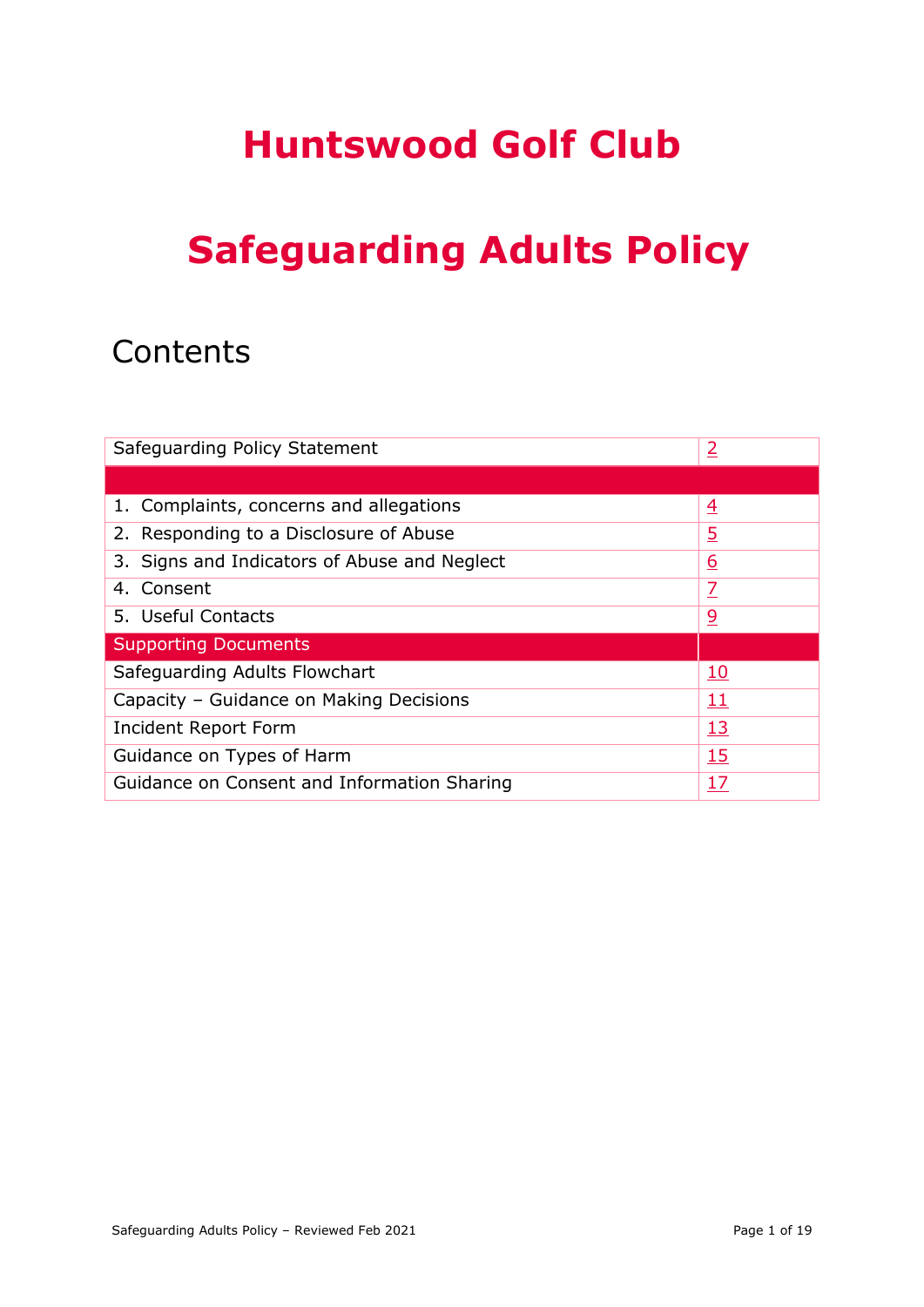## Safeguarding Adults Policy

## <span id="page-1-0"></span>**Introduction**

Huntswood Golf Club is committed to creating and maintaining a safe and positive environment for all individuals involved in golf.

Safeguarding duties apply to an adult who:

- Has needs for care and support (whether or not the local authority is meeting any of those needs) and;
- Is experiencing, or is at risk of, abuse or neglect; and;
- As a result of those care and support needs is unable to protect themselves from either the risk of, or the experience of, abuse or neglect.

## Principles in relation to adults at risk

The Care and Support Statutory Guidance Section 14.13 sets out the following six key principles which underpin all adult safeguarding work:

- Empowerment: People being supported and encouraged to make their own decisions and informed consent.
- Prevention: It is better to take action before harm occurs.
- Proportionality: The least intrusive response appropriate to the risk presented.
- Protection: Support and representation for those in greatest need.
- Partnership: Local solutions through services working with their communities. Communities have a part to play in preventing, detecting and reporting neglect and abuse.
- Accountability: Accountability and transparency in delivering safeguarding.

**Making safeguarding personal** is the concept that adult safeguarding should be person led and outcome focused. It engages the person in a conversation about how best to respond to their safeguarding situation in a way that enhances involvement, choice and control. As well as improving quality of life, well-being and safety.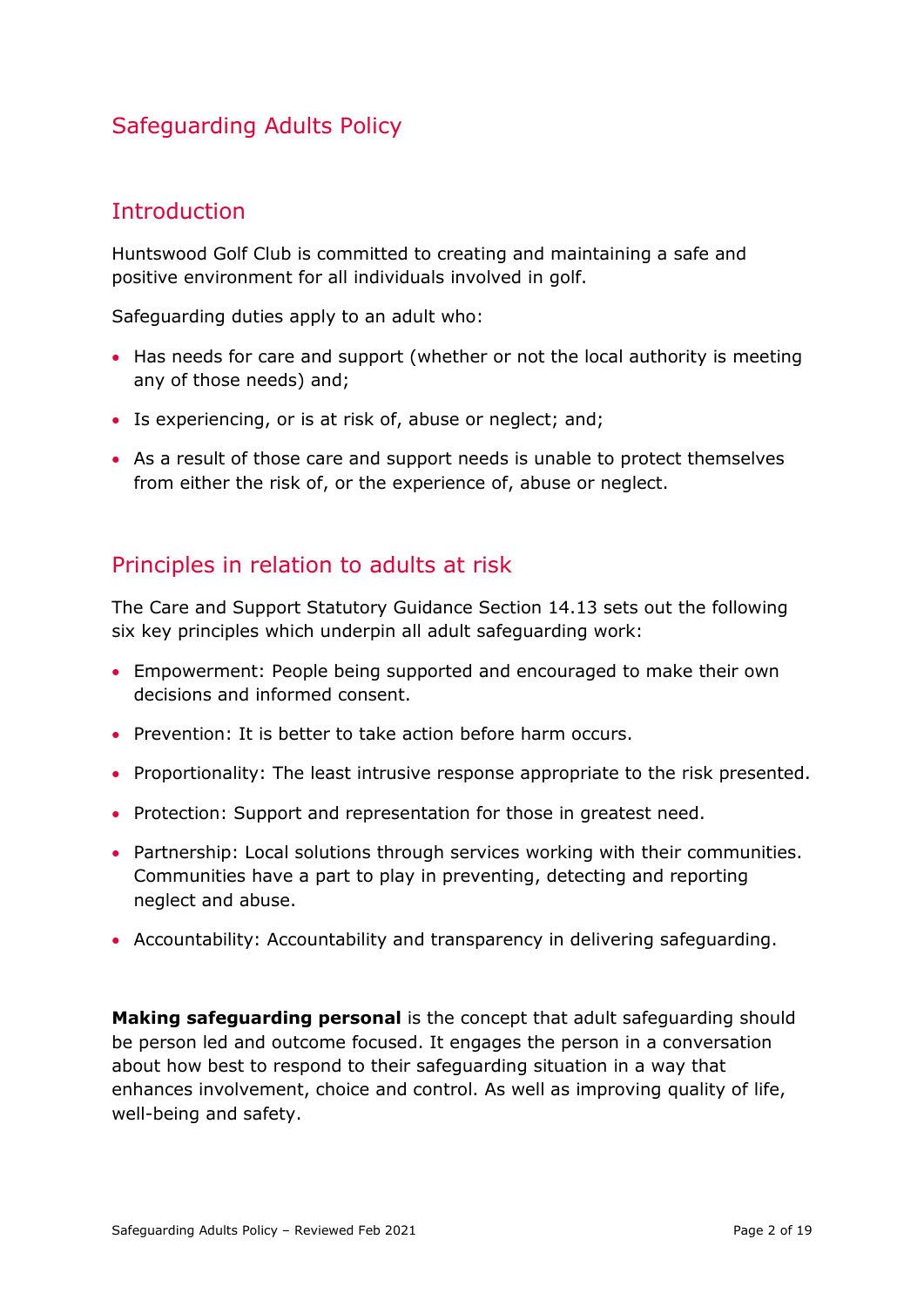Wherever possible discuss safeguarding concerns with the adult to get their view of what they would like to happen and keep them involved in the safeguarding process, seeking their consent to share information outside of the organisation where necessary.

The principles of the Mental Capacity Act 2005 (MCA) state that every individual has the right to make their own decisions and provides the framework for this to happen.

In addition Huntswood Golf Club recognises the following principles which underpin our work with all groups and individuals who may have additional needs for support and protection:

- It is every adult's right to be protected from abuse irrespective of their age, gender identity, faith or religion, culture, ethnicity, sexual orientation, background, economic position, marital status, disability or level of ability.
- All staff and volunteers share the responsibility for the protection of adults at risk and will show respect and understanding for their rights, safety and welfare.
- The additional vulnerability of disabled adults (including those with invisible disabilities, learning and communication differences) is recognised.
- Allegations of abuse or concerns about the welfare of any adult will be treated seriously and will be responded to swiftly and appropriately.
- Huntswood Golf Club recognises the role and responsibilities of the statutory agencies in safeguarding adults and is committed to complying with the procedures of the Local Safeguarding Adults Boards.
- Confidentiality will be maintained appropriately at all times and the adult's safety and welfare must be the overriding consideration when making decisions on whether or not to share information about them.
- Huntswood Golf Club will support all adults to understand their roles and responsibilities with regards to safeguarding and protecting adults at risk, including the responsibility to report all concerns in line with Huntswood Golf Club safeguarding adults policy and procedures.
- All participants involved in golfing activities have the right to be listened to with respect and to be heard.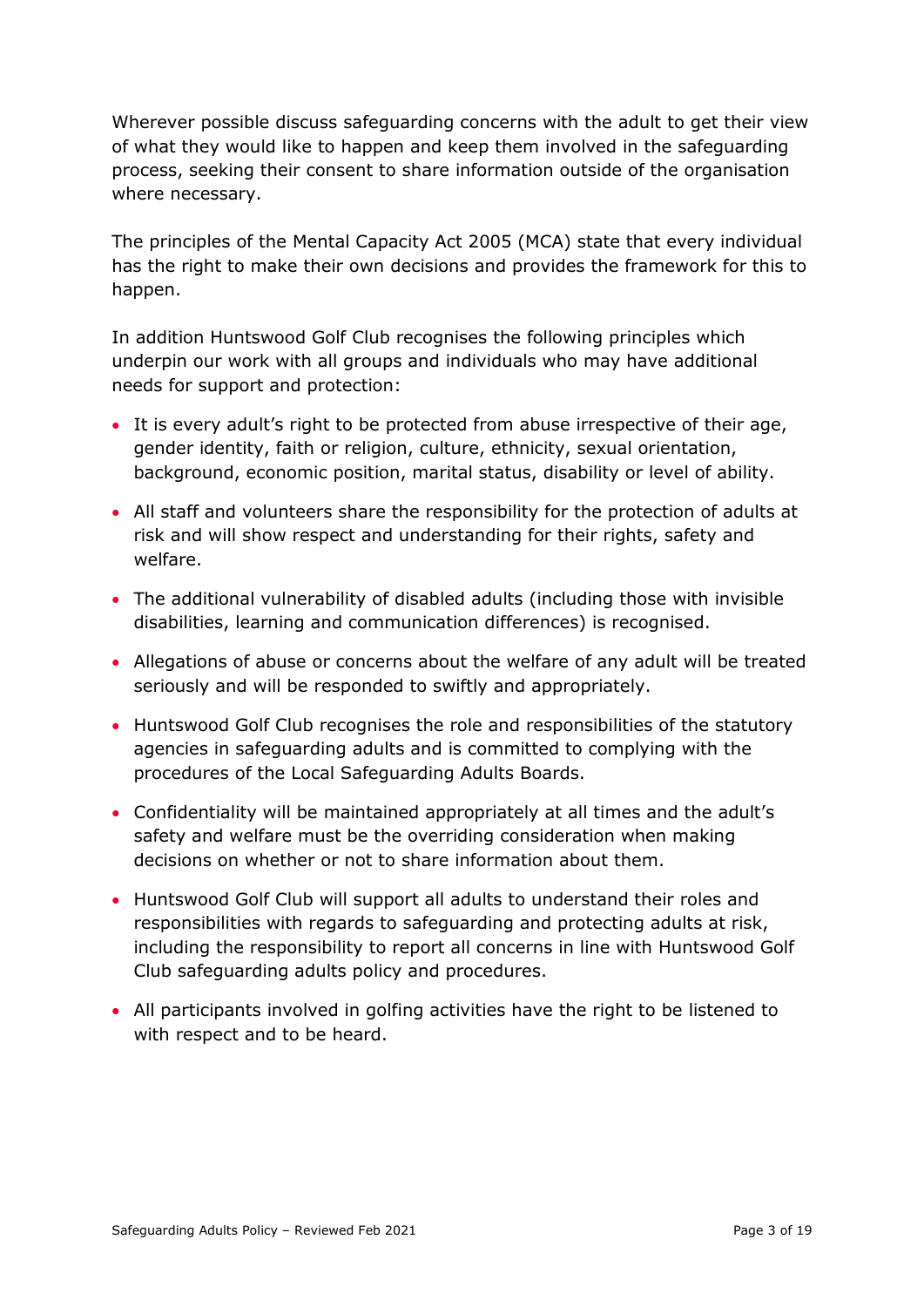## Guidance and legislation

The practices and procedures within this policy are based on the principles contained within the UK and legislation and Government Guidance and have been developed to complement the Safeguarding Adults Boards policy and procedures, and take the following into consideration:

- The Care Act 2014
- The Protection of Freedoms Act 2012
- Domestic Violence, Crime and Victims (Amendment ) Act 2012
- The Equality Act 2010
- The Safeguarding Vulnerable Groups Act 2006
- Mental Capacity Act 2005
- Sexual Offences Act 2003
- The Human Rights Act 1998
- The Data Protection Act 2018

## Responsibilities and implementation

Huntswood Golf Club will seek to promote the principles of safeguarding by:

- Reviewing Huntswood Golf Club policy and procedures every three years or whenever there is a major change in legislation.
- Giving guidance on appropriate recruitment procedures to assess the suitability of volunteers and staff working with vulnerable groups.
- Following procedures to report welfare concerns and allegations about the behaviour of adults and ensure that all staff, volunteers, parents and participants, including children, are aware of these procedures.
- Directing club staff, volunteers & coaches to appropriate safeguarding training and learning opportunities, where this is appropriate to their role.

## <span id="page-3-0"></span>1. Complaints, concerns and allegations

**1.1** As a player, parent, carer, member of staff or volunteer you may be concerned about the welfare of an adult, become aware that abuse or poor practice is taking place, suspect abuse or poor practice may be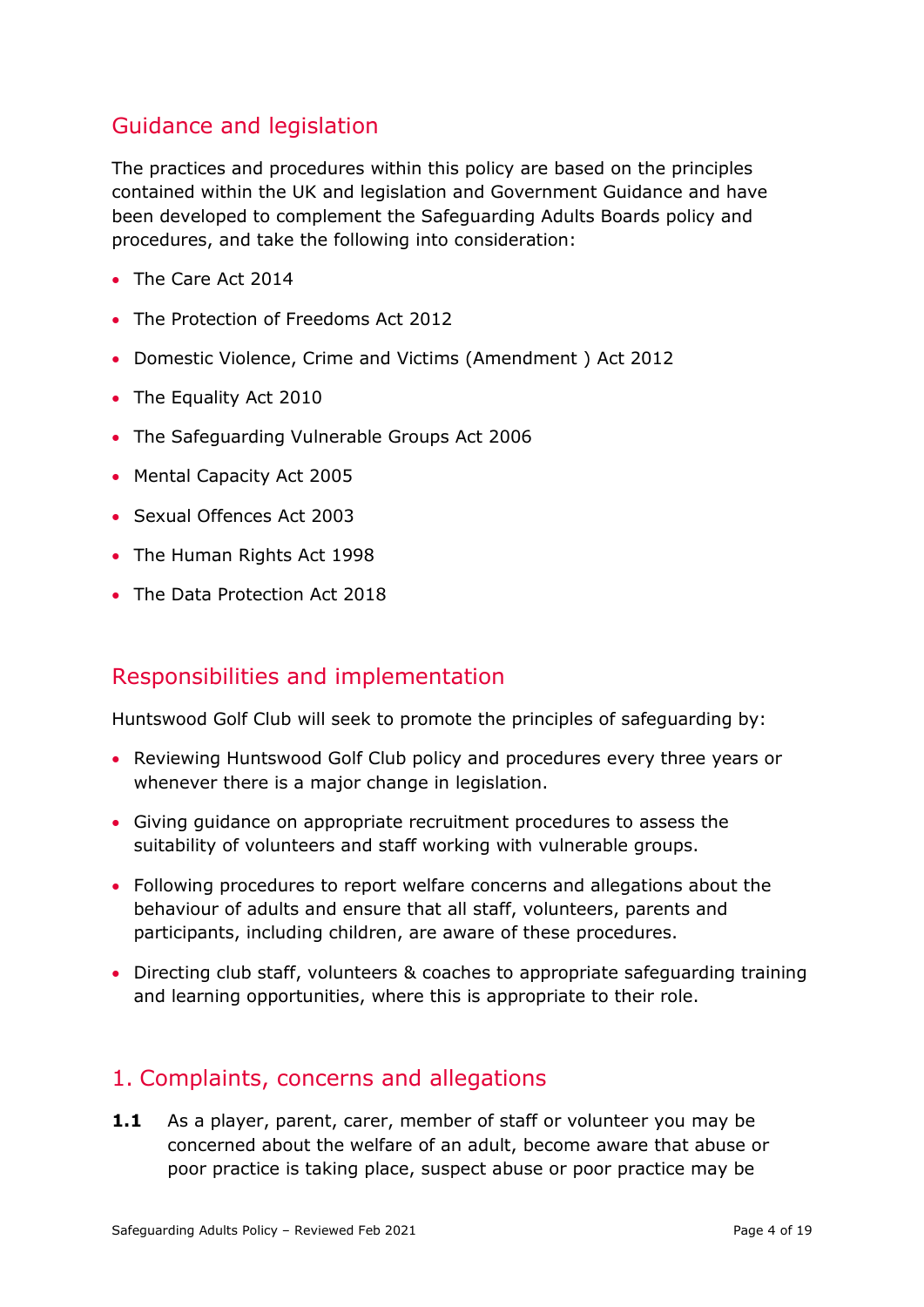occurring or be told about something that may be abuse or poor practice. These concerns should be brought to the attention of the England Golf Lead Safeguarding Officer without delay.

- **1.2** The person reporting the concern is not required to decide whether abuse has occurred, but simply has a duty to pass on their concerns and any relevant information tel: 01526 351824. All concerns will be treated in confidence. Details should only be shared on a 'need to know' basis with those who can help with the management of the concern.
- **1.3** Concerns will be recorded on an Incident Report Form and sent to England Golf Lead Safeguarding Officer and retained confidentially. The Lead Safeguarding Officer will assist with completion of this form if required, tel 01526 351824.
- **1.4** Huntswood Golf Club will work with England Golf, counties and other external agencies to take appropriate action where concerns relate to potential abuse or serious poor practice. Huntswood Golf Club disciplinary procedures will be applied and followed where possible.
- **1.5** Safeguarding adults at risk requires everyone to be committed to the highest possible standards of openness, integrity and accountability. Huntswood Golf Club supports an environment where staff, volunteers, parents/carers and the public are encouraged to raise safeguarding concerns. Anyone who reports a legitimate concern to the organisation (even if their concerns subsequently appear to be unfounded) will be supported. All concerns will be taken seriously.
- **1.6** It is important when considering your concern that you also consider the needs and wishes of the person at risk.

## <span id="page-4-0"></span>2. Responding to disclosure of abuse

- **2.1** If an adult indicates that they are being abused the person receiving the information should:
	- Stay Calm
	- Listen carefully to what is said, allowing the adult to continue at their own pace, and take it seriously.
	- Explain that it is likely the information will have to be shared with othersdo not promise to keep secrets.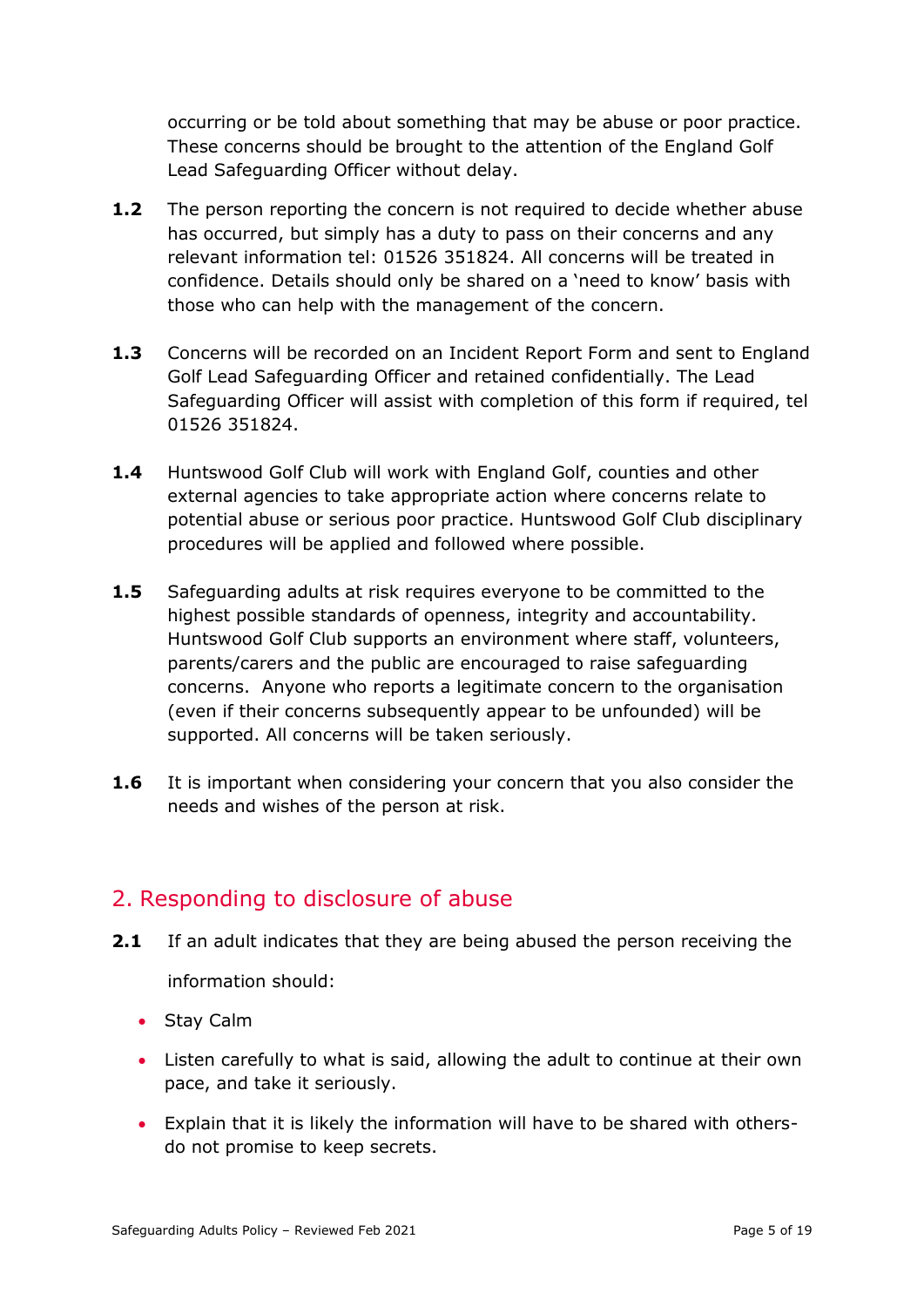- Keep questions to a minimum, only ask questions if you need to identify/ clarify what the person is telling you. Take care to distinguish between fact, observation, allegation and opinion. It is important that the information you have is accurate.
- Reassure the person that they have done the right thing in revealing the information.
- Ask them what they would like to happen next.
- Explain what you would like to do next and ask if they are happy for you to share the information in order for you to help them. As long as it does not increase the risk to the individual, you should explain to them that it is your duty to share your concern with your Lead Safeguarding Officer.
- Record in writing what was said using the adult's own words as soon as possible
- **2.2** DO NOT:
	- Dismiss the concern.
	- Panic or allow shock or distaste to show.
	- Probe for more information than is offered.
	- Make promises that cannot be kept.
	- Conduct an investigation of the case.
	- Make negative comments about the alleged perpetrator.

If the matter is urgent and relates to the immediate safety of an adult at risk then contact the police immediately. Complete and Incident Form and copy it to the England Golf Lead Safeguarding Officer within 24 hours.

## <span id="page-5-0"></span>3. Signs and indicators of abuse and neglect

- **3.1** Abuse can take place in any context. Abuse may be inflicted by anyone. Players, members, staff, volunteers or coaches may suspect that an adult is being abused or neglected outside of the club setting. There are many signs and indicators that may suggest someone is being abused or neglected, these include but are not limited to:
	- Unexplained bruises or injuries or lack of medical attention when an injury is present.
	- Person has belongings or money going missing.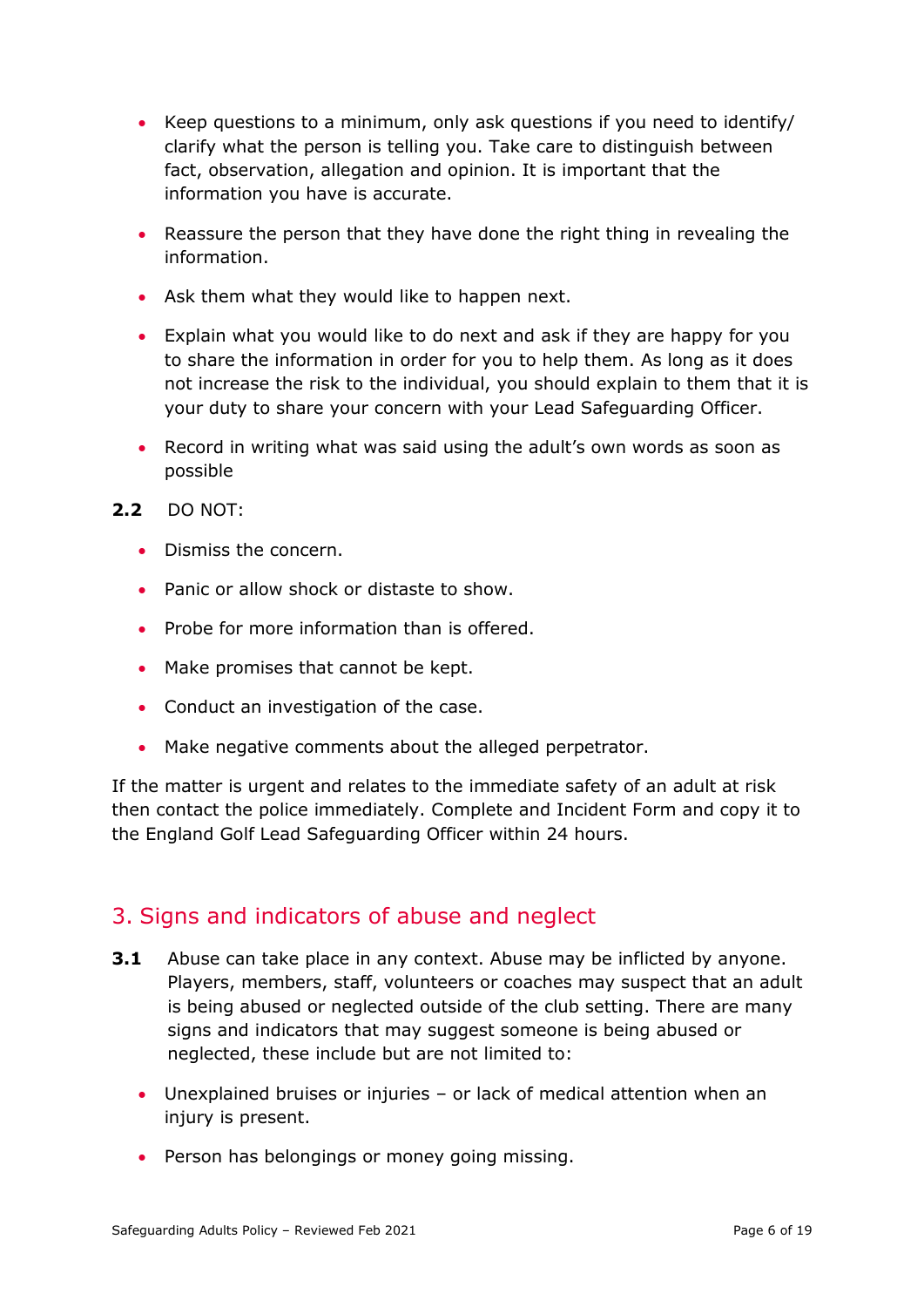- Person is not attending / no longer enjoying their sessions.
- Someone losing or gaining weight / an unkempt appearance. A change in the behaviour or confidence of a person.
- Self-harm.
- A fear of a particular group or individual.
- They may tell you / another person they are being abused i.e. a disclosure.

## <span id="page-6-0"></span>4. Consent

- **4.1** The Care Act 2014 statutory guidance advises that the first priority in safeguarding should always be to ensure the safety and well-being of the adult.
- **4.2** Adults have a general right to independence, choice and selfdetermination including control over information about themselves.
- **4.3** Huntswood Golf Club does not expect staff, coaches or volunteers to support an adult who is felt to be vulnerable or at risk through their decision making process but expects them to inform England Golf without delay so that they can clearly define the various options to help support the adult at risk to make a decision about their safety. As long as it does not increase the risk to the individual, it should be explained to them that it is their duty to share their concern with the England Golf Lead Safeguarding Officer. Consent is not required to seek guidance or share information with the National Governing Body.
- **4.4** Adults may not give their consent to the sharing of safeguarding information outside of the organisation for a number of reasons. For example, they may be unduly influenced, coerced or intimidated by another person, they may be frightened of reprisals, they may fear losing control, they may not trust social services or other partners or they may fear that their relationship with the abuser will be damaged. Reassurance and appropriate support may help to change their view on whether it is best to share information.
- **4.5** Those seeking to support the adult should consider the following:
	- Explore the reasons for the adult's objections what are they worried about?
	- Explain the concern and why you think it is important to share the information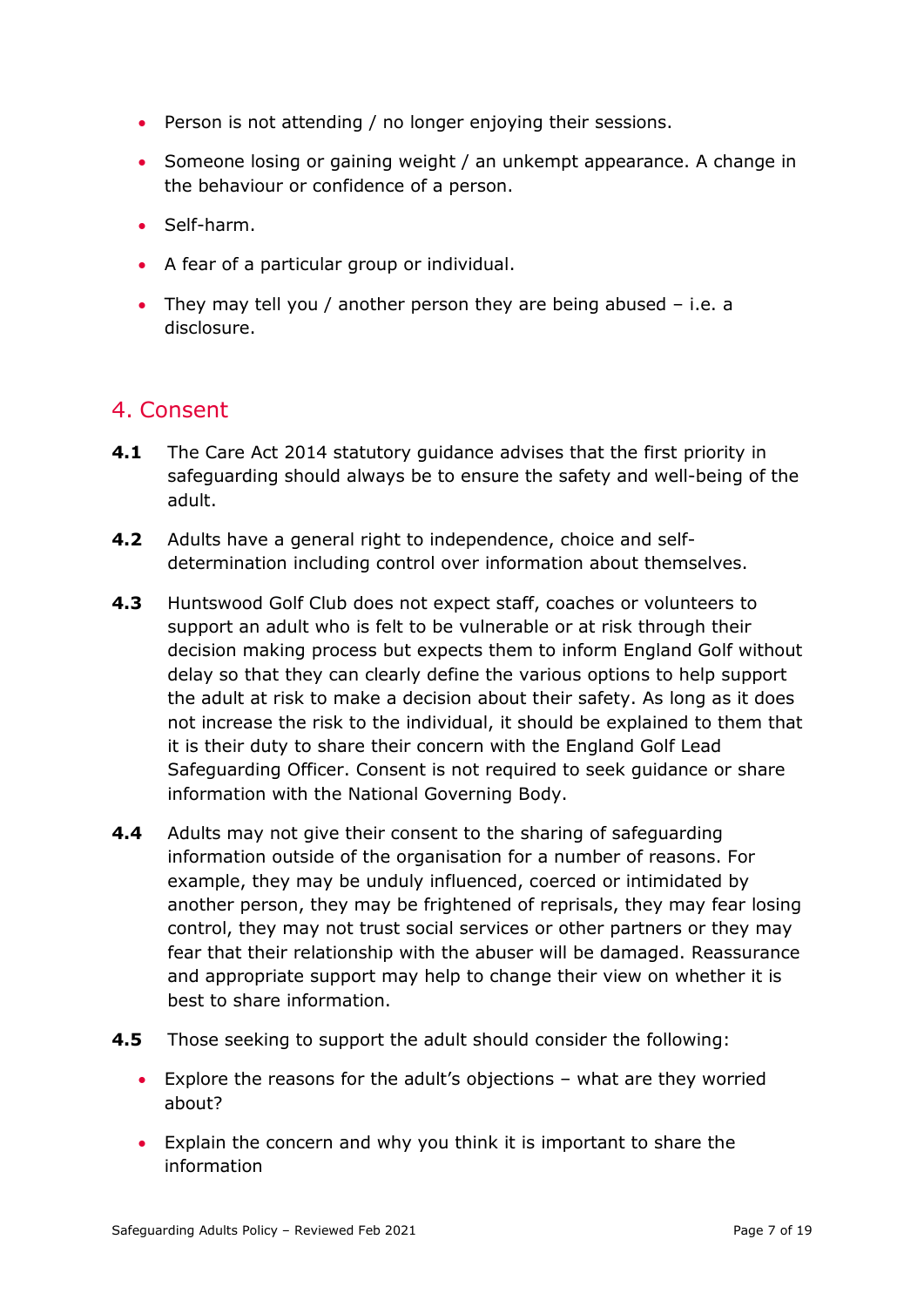- Tell the adult with whom you may be sharing the information with and why
- Explain the benefits, to them or others, of sharing information could
- they access better help and support?
- Discuss the consequences of not sharing the information could someone come to harm?
- Reassure them that the information will not be shared with anyone who does not need to know
- Reassure them that they are not alone and that support is available to them.
- **4.6** If the adult continues to refuse intervention to support them with a safeguarding concern, or requests that information about them is not shared with other safeguarding partners their wishes should be respected.
- **4.7** However, there are a number of circumstances where those seeking to support the adult can reasonably override such a decision, including but not limited to:
	- It appears that the adult lacks the mental capacity to make that decision (this must be properly explored and further guidance should be sought from the England Golf Lead Safeguarding Officer)
	- Emergency or life-threatening situations may warrant the sharing of relevant information with the emergency services without consent
	- Other people are, or may be, at risk, including children
	- A serious crime has been committed / may be prevented
	- Individuals in a Position of Trust are implicated
- **4.7.1** In such circumstances, it is important to keep a careful record of the decision-making process and guidance should be sought from the England Golf Lead Safeguarding Officer. Legal advice will be sought where appropriate. If the decision is to take action without the adult's consent, then unless it is unsafe to do so, the adult should be informed that this is being done and of the reasons why.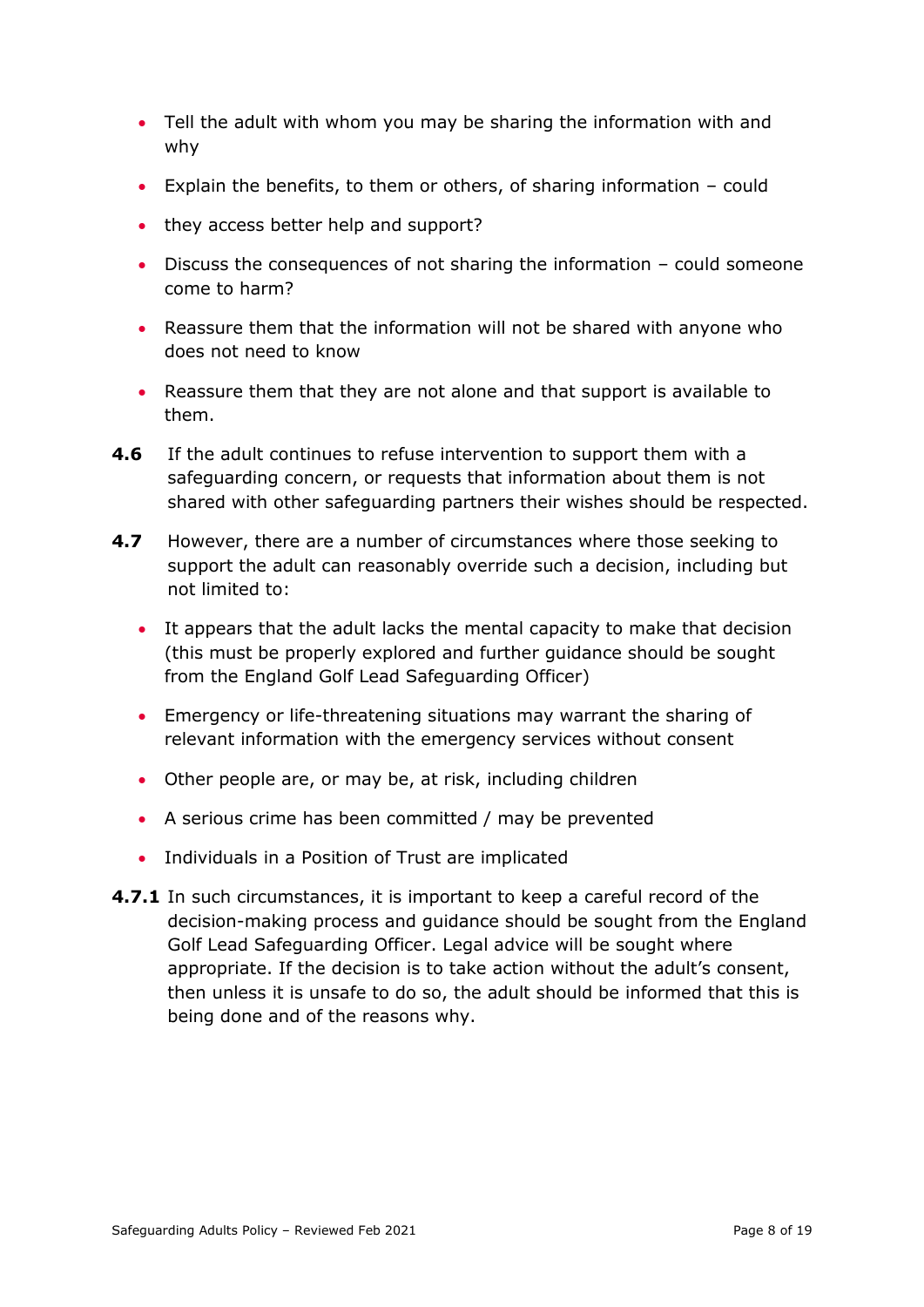## <span id="page-8-0"></span>5. Useful Contacts

England Golf Useful Contacts

| <b>Name</b>                         | <b>Address</b>                                                                                                               | <b>Number and email</b>                      |
|-------------------------------------|------------------------------------------------------------------------------------------------------------------------------|----------------------------------------------|
| Lead Safeguarding<br><b>Officer</b> | <b>England Golf</b><br><b>National Golf Centre</b><br>The Broadway<br><b>Woodhall Spa</b><br>Lincolnshire<br><b>LN10 6PU</b> | 01526 351824<br>safeguarding@englandgolf.org |

#### Local Contacts

| <b>Name</b>                                                                         | <b>Address</b> | <b>Number and email</b>                           |
|-------------------------------------------------------------------------------------|----------------|---------------------------------------------------|
| Buckinghamshire<br>County Council -<br>Safeguarding<br><b>Adults</b>                |                | 0800 137 915<br>safeguardingadults@buckscc.gov.uk |
| Buckinghamshire<br>County Council-<br>Social Care-<br><b>Emergency Duty</b><br>Team |                | 0800 999 7677<br>ooheswt@buckscc.gov.uk           |

National Contacts

| <b>Name</b>                                                          | <b>Website</b>        | <b>Number and email</b>                              |
|----------------------------------------------------------------------|-----------------------|------------------------------------------------------|
| Ann Craft Trust -<br>Safeguarding<br>Adults in Sport and<br>Activity | www.anncrafttrust.org | 0115 951 5400<br>Ann-Craft<br>Trust@nottingham.ac.uk |
| Samaritans                                                           |                       | 01522 782333                                         |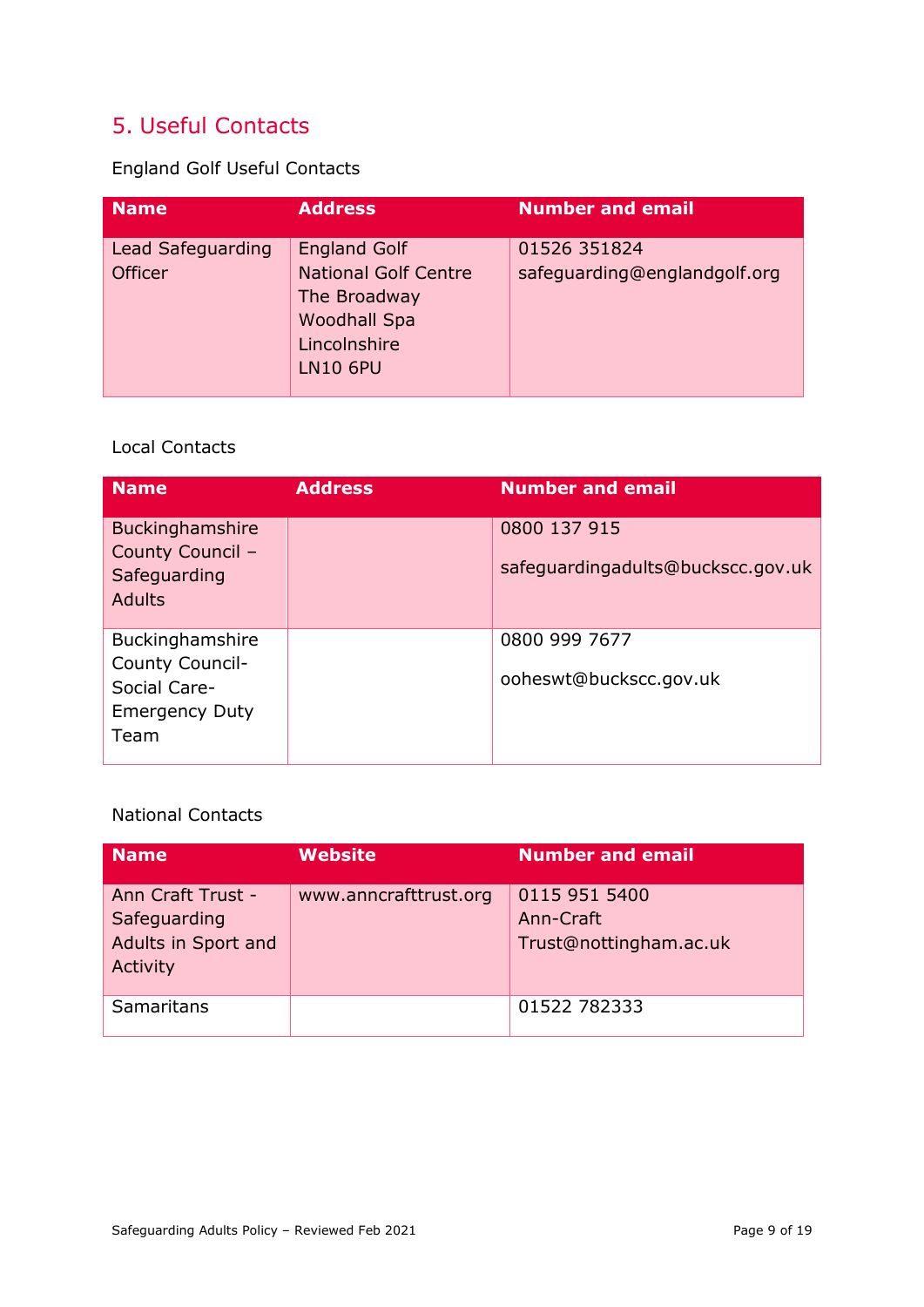## <span id="page-9-0"></span>Safeguarding Adults Flowchart What to do if you have a concern about an adult



## **Remember**

It is not your duty to investigate concerns about an adult but do not ignore them – talk to the adult if possible and get in touch with someone within your organisation or the local authority for advice.

\* If for any reason a Club Welfare Officer is not in post or is unavailable a principle of least delay is important. Please contact the England Golf Lead Safeguarding Officer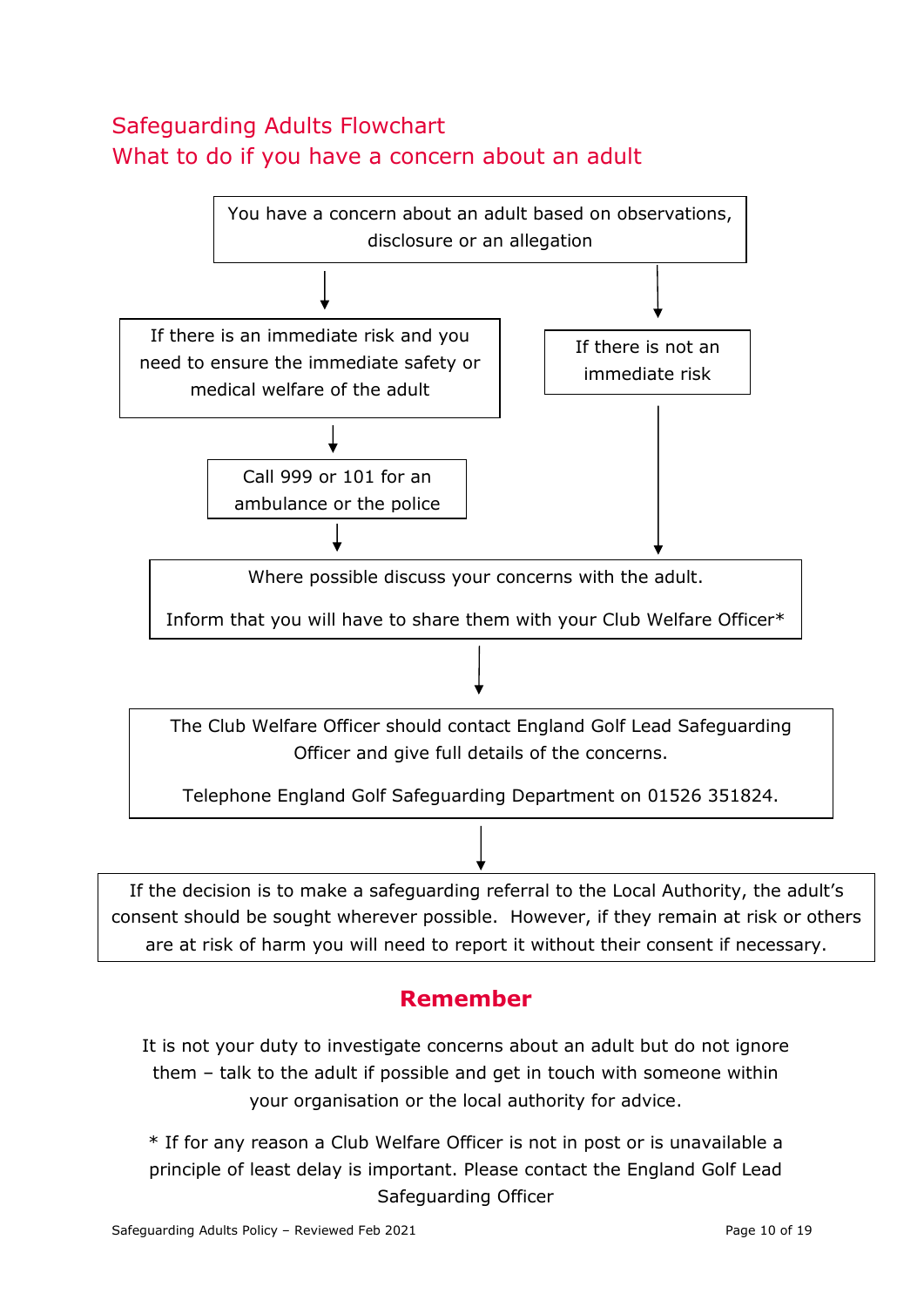## <span id="page-10-0"></span>Capacity – Guidance on Making Decisions

The issue of capacity or decision making is a key one in safeguarding adults. It is useful for organisations to have an overview of the concept of capacity.

We make many decisions every day, often without realising. We make so many decisions that it's easy to take this ability for granted.

But some people are only able to make some decisions, and a small number of people cannot make any decisions. Being unable to make a decision is called "lacking capacity".

To make a decision we need to:

- Understand information
- Remember it for long enough
- Think about the information
- Communicate our decision

A person's ability to do this may be affected by things like learning disability, dementia, mental health needs, acquired brain injury, and physical ill health.

The Mental Capacity Act 2005 (MCA) states that every individual has the right to make their own decisions and provides the framework for this to happen.

The MCA is about making sure that people over the age of 16 have the support they need to make as many decisions as possible.

The MCA also protects people who need family, friends, or paid support staff to make decisions for them because they lack capacity to make specific decisions.

Our ability to make decisions can change over the course of a day**.**

Here are some examples that demonstrate how the timing of a question can affect the response:

- A person with epilepsy may not be able to make a decision following a seizure.
- Someone who is anxious may not be able to make a decision at that point.
- A person may not be able to respond as quickly if they have just taken some medication that causes fatigue.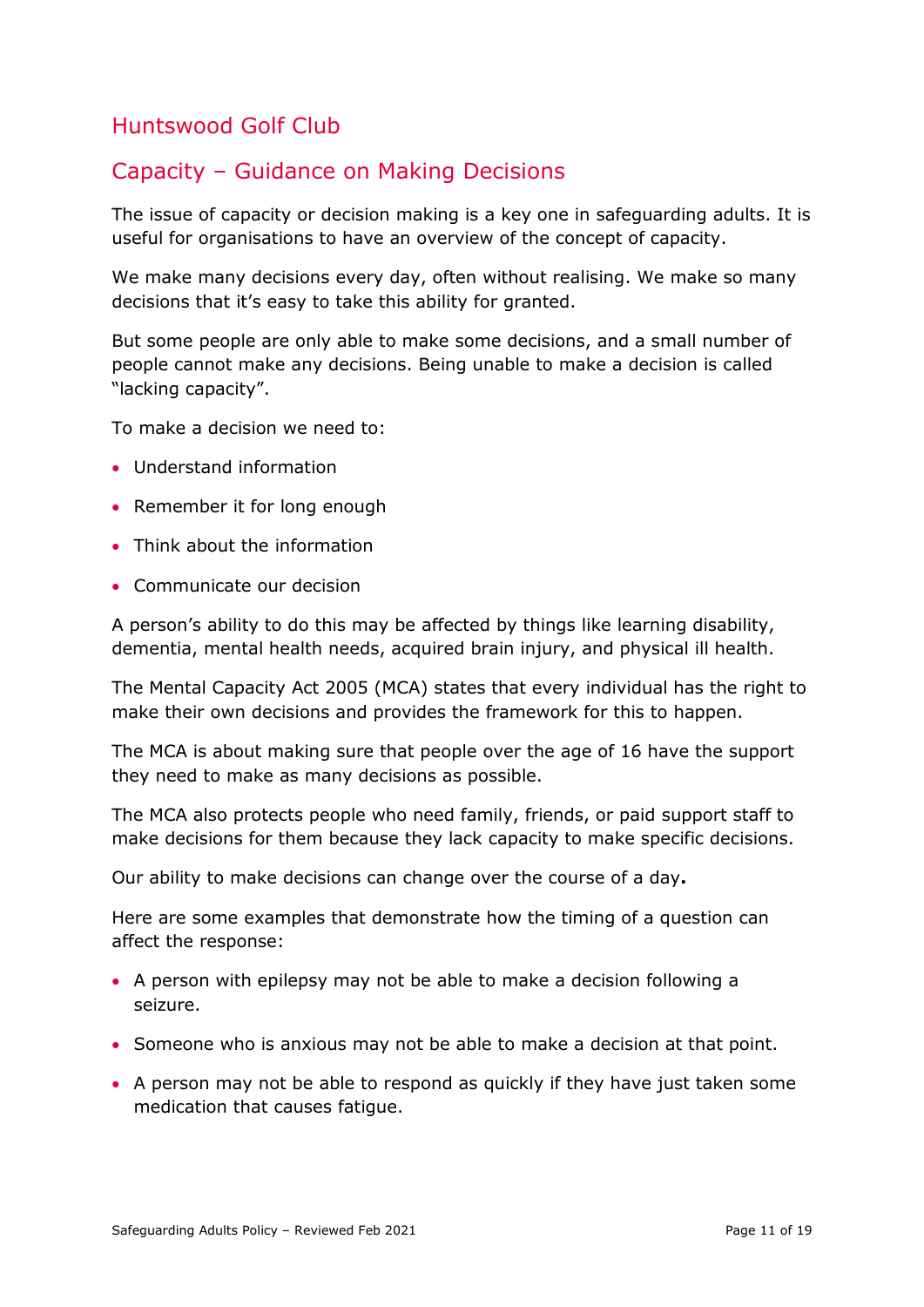In each of these examples, it may appear as though the person cannot make a decision. But later in the day, presented with the same decision, they may be able to at least be involved.

The MCA recognises that capacity is decision-specific, so no one will be labelled as entirely lacking capacity. The MCA also recognises that decisions can be about big life-changing events, such as where to live, but equally about small events, such as what to wear on a cold day.

To help you to understand the MCA, consider the following five points:

- **1.** Assume that people are able to make decisions, unless it is shown that they are not. If you have concerns about a person's level of understanding, you should check this with them, and if applicable, with the people supporting them.
- **2.** Give people as much support as they need to make decisions. You may be involved in this – you might need to think about the way you communicate or provide information, and you may be asked your opinion.
- **3.** People have the right to make unwise decisions. The important thing is that they understand the implications. If they understand the implications, consider how risks might be minimised.
- **4.** If someone is not able to make a decision, then the person helping them must only make decisions in their "best interests". This means that the decision must be what is best for the person, not for anyone else. If someone was making a decision on your behalf, you would want it to reflect the decision you would make if you were able to.
- **5.** Find the least restrictive way of doing what needs to be done.

## Remember

- You should not discriminate or make assumptions about someone's ability to make decisions, and you should not pre-empt a "best-interests" decision merely on the basis of a person's age, appearance, condition, or behaviour.
- When it comes to decision-making, you could be involved in a minor way, or asked to provide more detail. The way you provide information might influence a person's ultimate decision. A person may be receiving support that is not in line with the MCA, so you must be prepared to address this.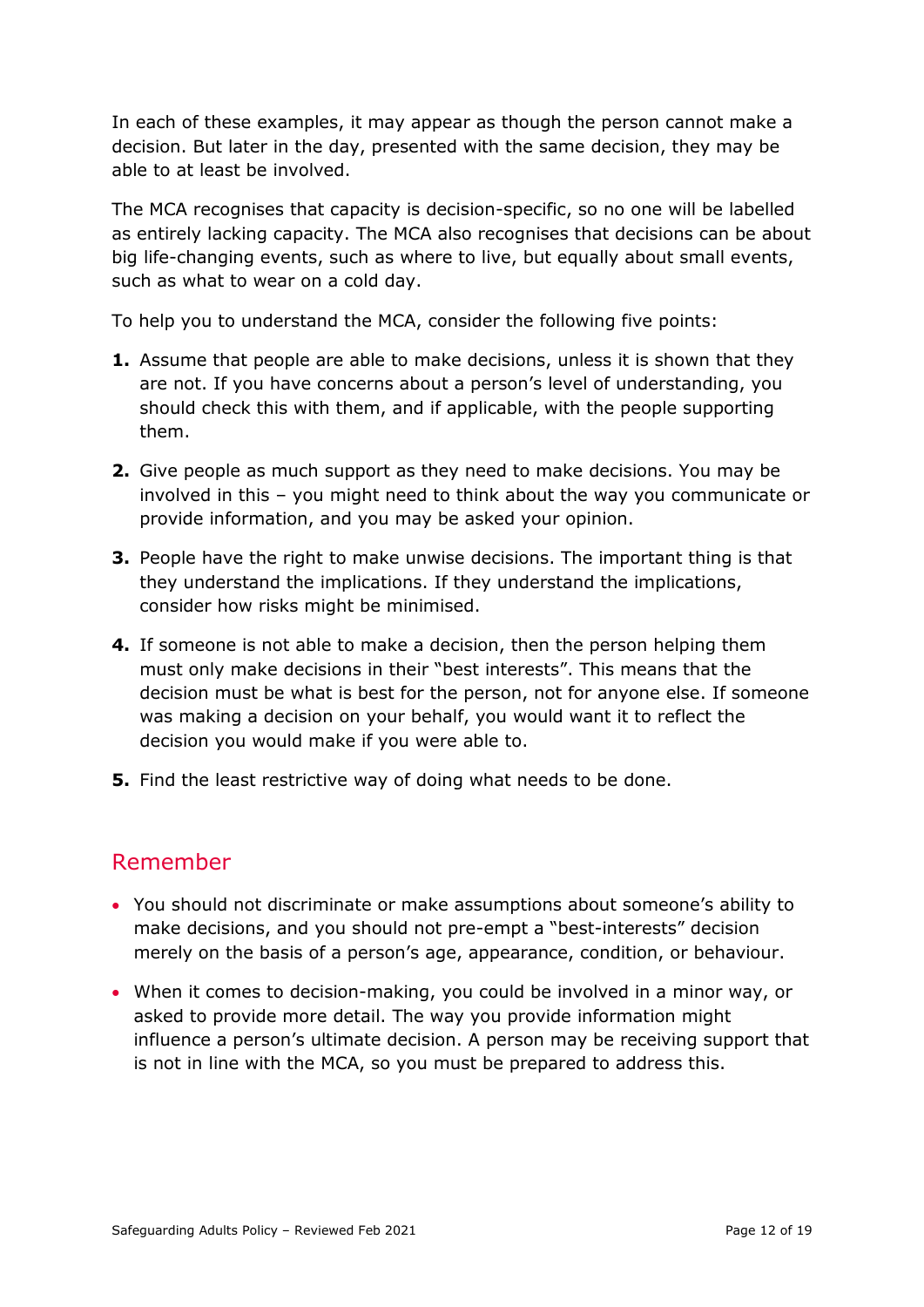## <span id="page-12-0"></span>Incident Report Form

| Recorder's Name: |               |
|------------------|---------------|
| Address:         |               |
| Post Code:       | Telephone No: |

| Name of Identified Adult: |               |
|---------------------------|---------------|
| Address:                  |               |
| Post Code:                | Telephone No: |

| Complainant's Name: |               |
|---------------------|---------------|
| Address:            |               |
| Post Code:          | Telephone No: |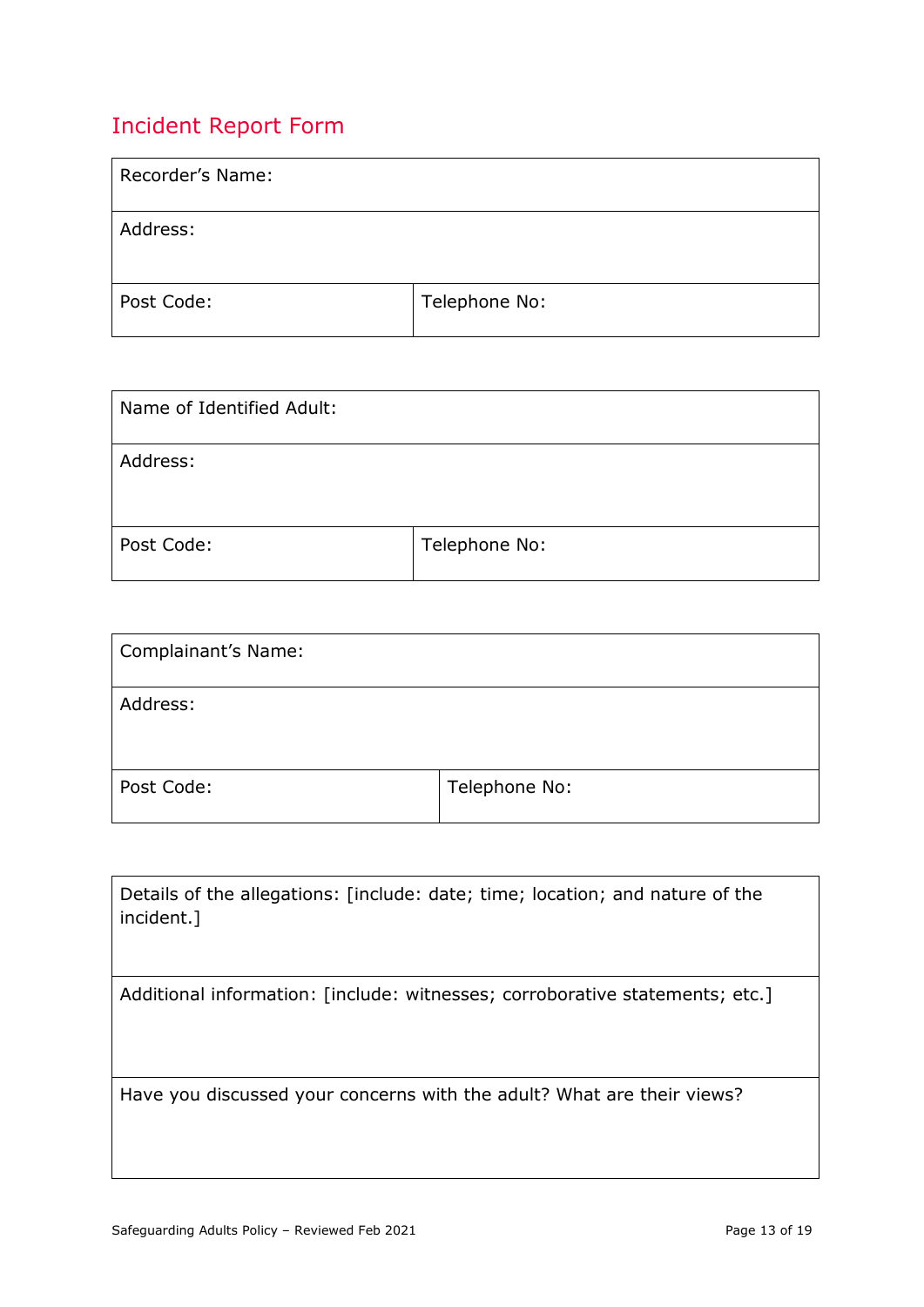| England Golf Safeguarding department notified (01526 351824) |
|--------------------------------------------------------------|
|--------------------------------------------------------------|

Case Number (if allocated):

Name of person spoken to:

Date: Time: Time: Time: Time: Time: Time: Time: Time: Time: Time: Time: Time: Time: Time: Time: Time: Time: Time: Time: Time: Time: Time: Time: Time: Time: Time: Time: Time: Time: Time: Time: Time: Time: Time: Time: Time:

Action taken:

Date: Time: Time: Time: Time: Time: Time: Time: Time: Time: Time: Time: Time: Time: Time: Time: Time: Time: Time: Time: Time: Time: Time: Time: Time: Time: Time: Time: Time: Time: Time: Time: Time: Time: Time: Time: Time:

Signature of Recorder:

Signature of Complainant:

#### **Data protection:**

England Golf Safeguarding Department may use the information in this form (together with other information they obtain as a result of any investigation) to investigate the alleged incident and to take whatever action is deemed appropriate, in accordance with their Safeguarding Adults Policy and Procedures.

Strict confidentiality will be maintained and information will only be shared on a "need to know" basis in the interests of safeguarding. This may involve disclosing certain information to a number of organisations and individuals including relevant clubs and County bodies, individuals that are the subject of an investigation and/or Statutory agencies such as the Police and Adult Social Care.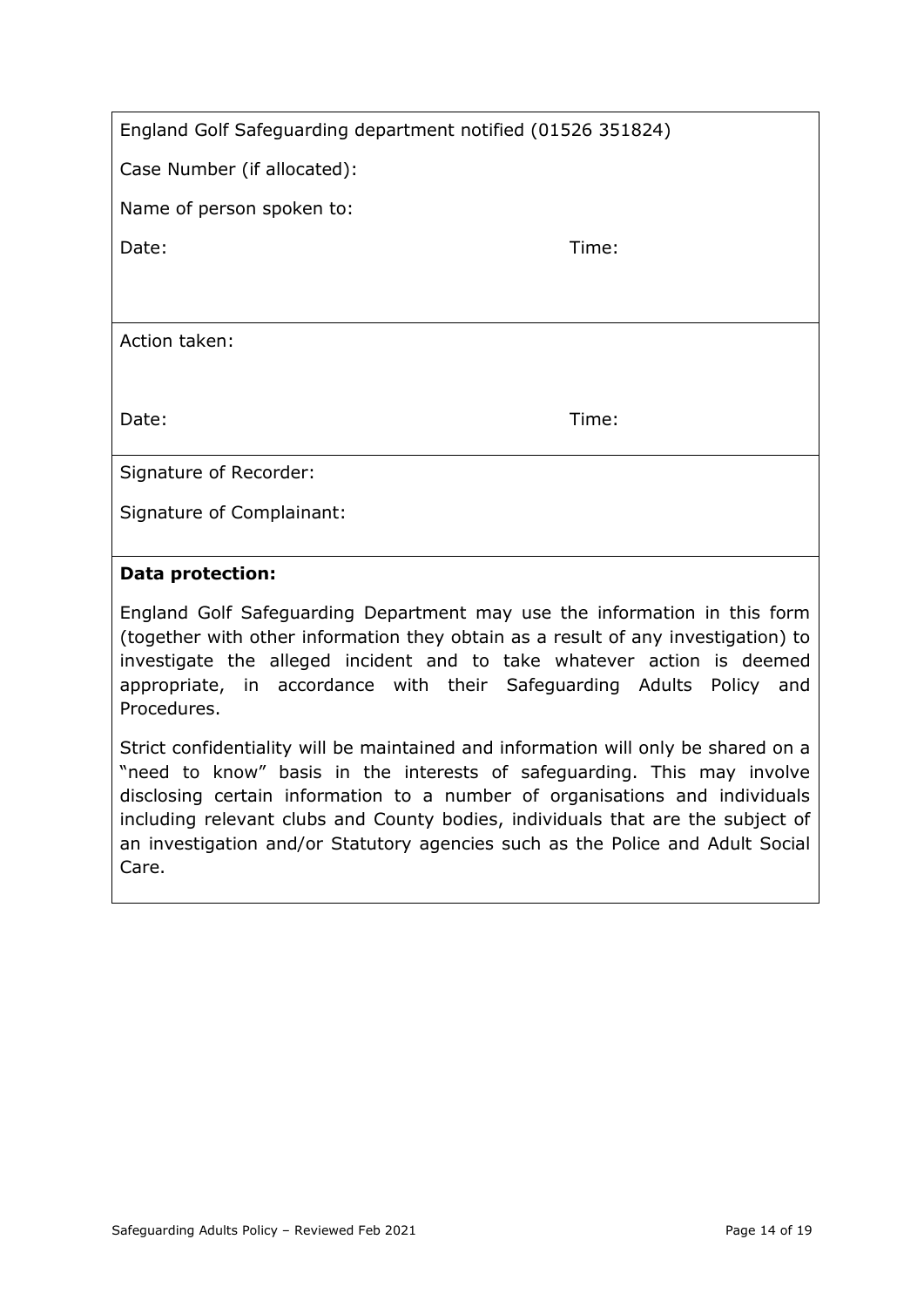## <span id="page-14-0"></span>Guidance on types of harm

#### **The Care Act 2014 recognises 10 categories of abuse that may be experienced by adults.**

#### **Self-neglect**

This covers a wide range of behaviour: neglecting to care for one's personal hygiene, health or surroundings and includes behaviour such as hoarding.

#### **Modern Slavery**

This encompasses slavery, human trafficking, forced labour and domestic servitude.

#### **Domestic Abuse**

This includes psychological, physical, sexual, financial and emotional abuse perpetrated by anyone within a person's family. It also includes so called 'honour' based violence.

#### **Discriminatory**

Discrimination is abuse which centres on a difference or perceived difference particularly with respect to race, gender or disability or any of the protected characteristics of the Equality Act.

#### **Organisational**

This includes neglect and poor care practice within an institution or specific care setting such as a hospital or care home, for example, or in relation to care provided in one's own home. This may range from one off incidents to on-going ill-treatment. It can be through neglect or poor professional practice as a result of the structure, policies, processes and practices within an organisation.

#### **Physical**

This includes hitting, slapping, pushing, kicking, misuse of medication, restraint or inappropriate sanctions.

#### **Sexual**

This includes rape, indecent exposure, sexual harassment, inappropriate looking or touching, sexual teasing or innuendo, sexual photography, subjection to pornography or witnessing sexual acts, indecent exposure and sexual assault or sexual acts to which the adult has not consented or was pressured into consenting.

#### **Financial or material**

This includes theft, fraud, internet scamming, coercion in relation to an adult's financial affairs or arrangements, including in connection with wills, property, inheritance or financial transactions, or the misuse or misappropriation of property, possessions or benefits.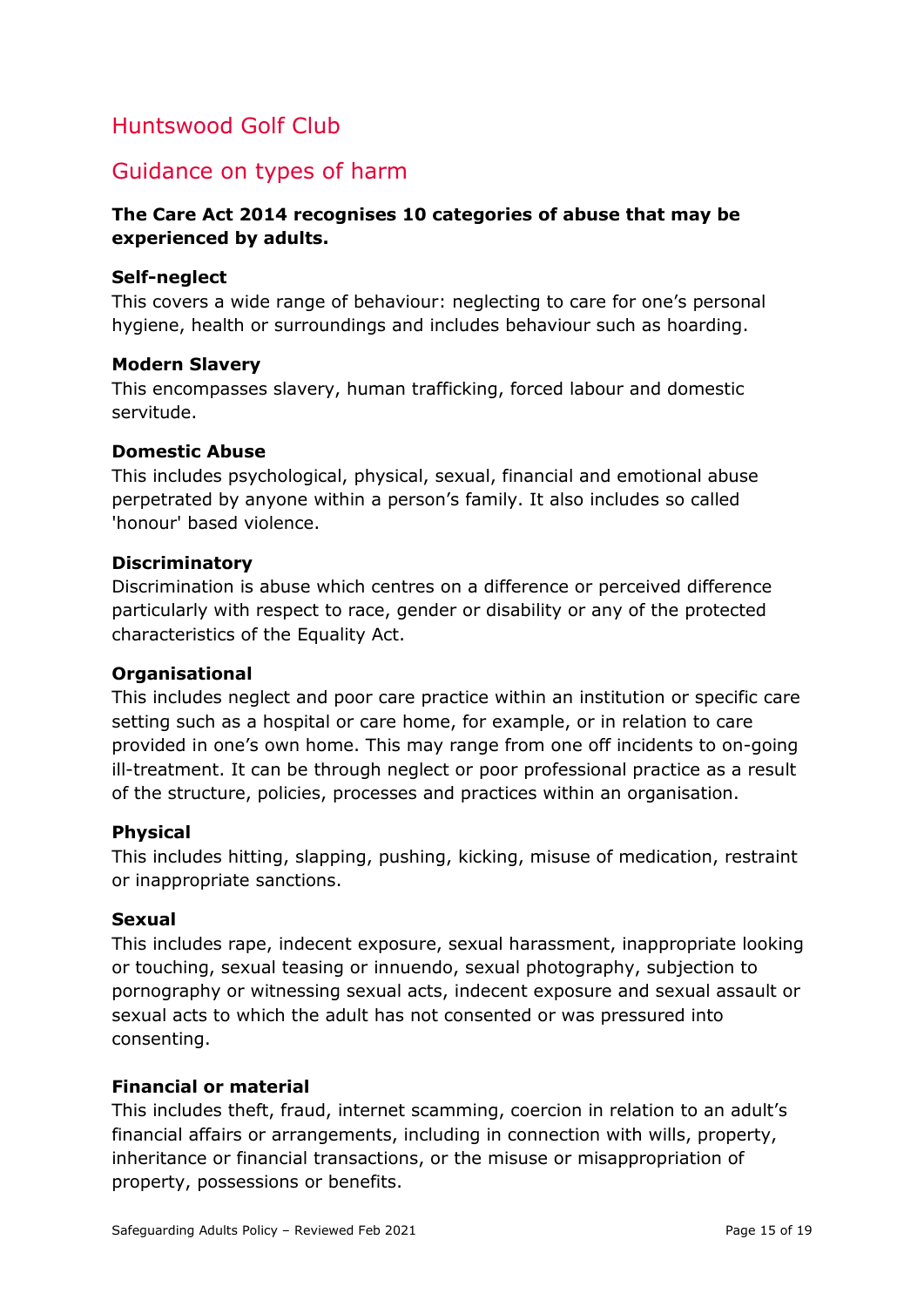#### **Neglect/Acts of omission**

This includes ignoring medical or physical care needs, failing to provide access to appropriate health social care or educational services, the withholding of the necessities of life, such as medication, adequate nutrition and heating.

#### **Emotional or psychological**

This includes threats of harm or abandonment, deprivation of contact, humiliation, blaming, controlling, intimidation, coercion, harassment, verbal abuse, isolation or withdrawal from services or supportive networks.

#### **Not included in the Care Act 2014 but also relevant to safeguarding adults in sport and physical activity:**

#### **Cyber Bullying**

Cyberbullying occurs when someone repeatedly makes fun of another person online or repeatedly picks on another person through emails or text messages, or uses online forums with the intention of harming, damaging, humiliating or isolating another person. It can be used to carry out many different types of bullying (such as racist bullying, homophobic bullying, or bullying related to special educational needs and disabilities) but instead of the perpetrator carrying out the bullying face-to-face, they use technology as a means to do it.

#### **Forced marriage**

This is a term used to describe a marriage in which one or both of the parties are married without their consent or against their will. A forced marriage differs from an arranged marriage, in which both parties consent to the assistance of a third party in identifying a spouse. The Anti-social Behaviour, Crime and Policing Act 2014 make it a criminal offence to force someone to marry.

#### **Mate Crime**

A 'mate crime' is when vulnerable people are befriended by members of the community who go on to exploit and take advantage of them. It may not be an illegal act but still has a negative effect on the individual. Mate Crime is carried out by someone the adult knows and often happens in private. In recent years there have been a number of Serious Case Reviews relating to people with a learning disability who were murdered or seriously harmed by people who purported to be their friend.

#### **Radicalisation**

The aim of radicalisation is to attract people to their reasoning, inspire new recruits and embed their extreme views and persuade vulnerable individuals of the legitimacy of their cause. This may be direct through a relationship, or through social media.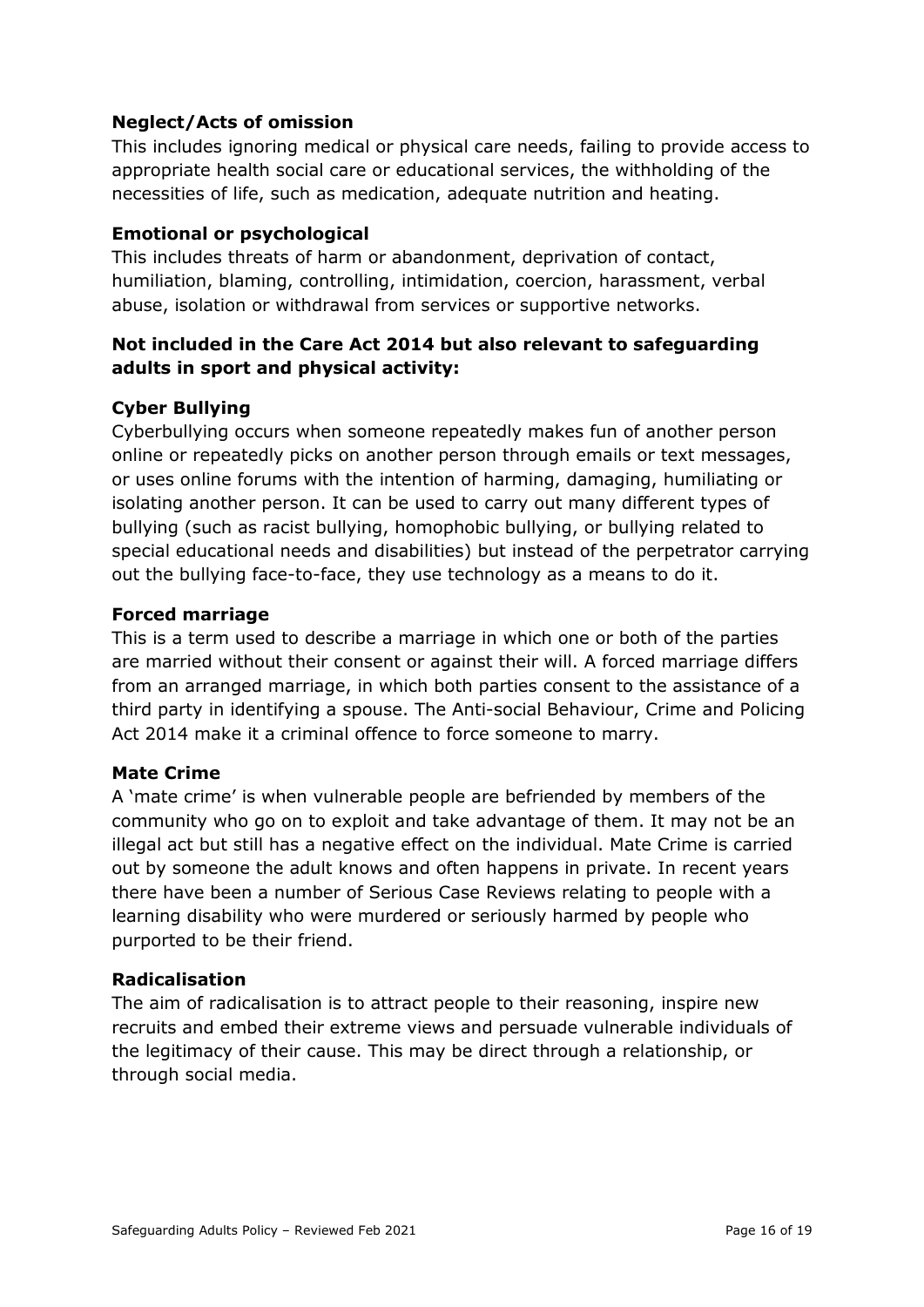## <span id="page-16-0"></span>Consent and Information Sharing

Workers and volunteers within sports and physical activity organisations should always share safeguarding concerns in line with their organisation's policy, usually with their safeguarding lead or welfare officer in the first instance, except in emergency situations. As long as it does not increase the risk to the individual, the worker or volunteer should explain to them that it is their duty to share their concern with their safeguarding lead or welfare officer.

The safeguarding lead or welfare officer will then consider the situation and plan the actions that need to be taken, in conjunction with the adult at risk and in line with the organisation's policy and procedures and local safeguarding adults board policy and procedures.

To make an adult safeguarding referral you need to call the local safeguarding adults team. This may be part of a MASH (Multi*-*Agency Safeguarding Hub). A conversation can be had with the safeguarding adults team without disclosing the identity of the person in the first instance. If it is thought that a referral needs to be made to the safeguarding adults team, consent should be sought where possible from the adult at risk.

Individuals may not give their consent to the sharing of safeguarding information with the safeguarding adults team for a number of reasons. Reassurance, appropriate support and revisiting the issues at another time may help to change their view on whether it is best to share information.

If they still do not consent, then their wishes should usually be respected. However, there are circumstances where information can be shared without consent such as when the adult does not have the capacity to consent, it is in the public interest because it may affect other people or a serious crime has been committed. This should always be discussed with your safeguarding lead and the local authority safeguarding adults team.

If someone does not want you to share information outside of the organisation or you do not have consent to share the information, ask yourself the following questions:

- Is the adult placing themselves at further risk of harm?
- Is someone else likely to get hurt?
- Has a criminal offence occurred? This includes: theft or burglary of items, physical abuse, sexual abuse, forced to give extra money for lessons (financial abuse) or harassment.
- Is there suspicion that a crime has occurred?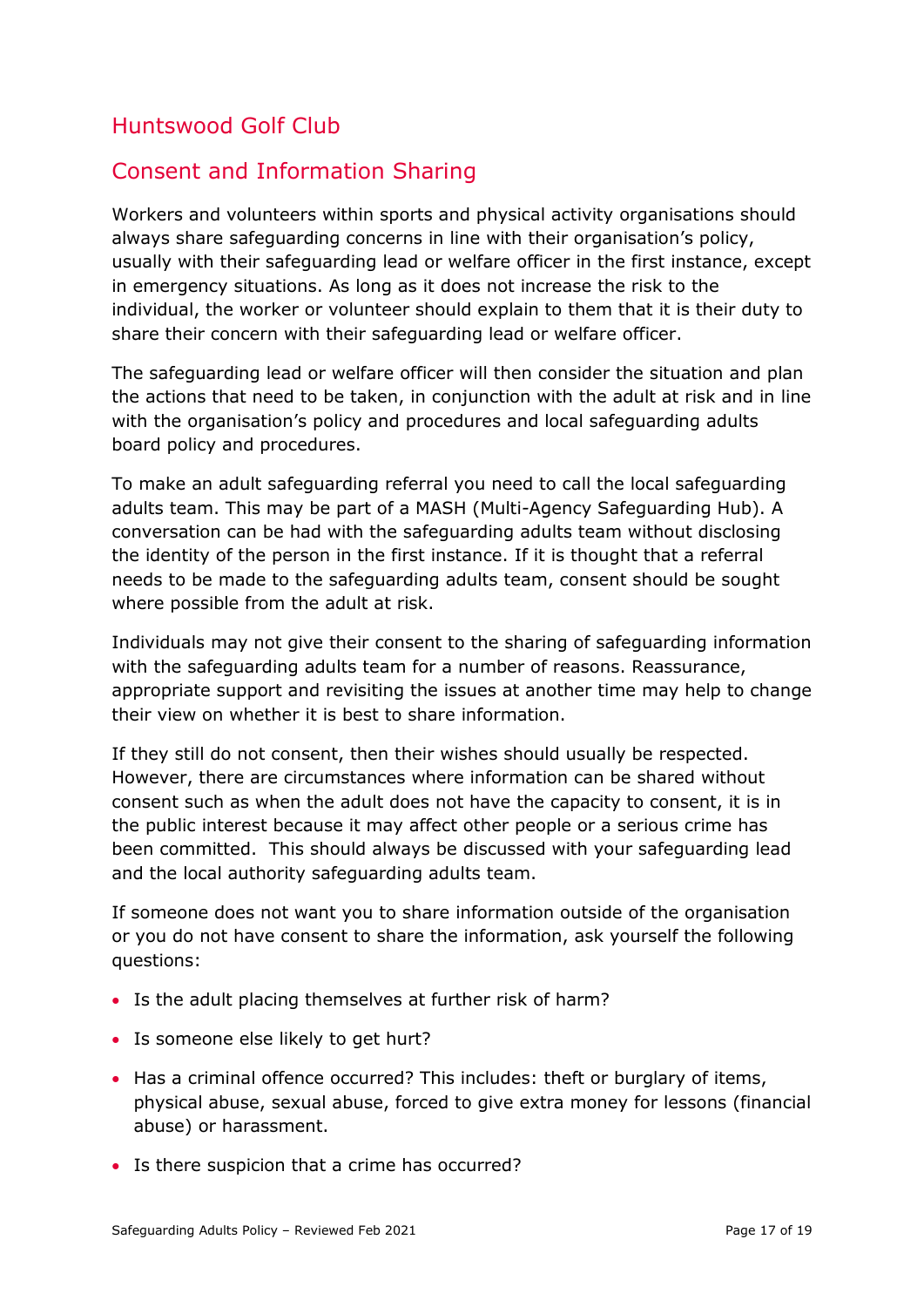If the answer to any of the questions above is 'yes' - then you can share without consent and need to share the information.

When sharing information there are seven Golden Rules that should always be followed.

- **1.** Seek advice if in any doubt
- **2.** Be transparent The Data Protection Act (DPA) is not a barrier to sharing information but to ensure that personal information is shared appropriately; except in circumstances where by doing so places the person at significant risk of harm.
- **3.** Consider the public interest Base all decisions to share information on the safety and well-being of that person or others that may be affected by their actions.
- **4.** Share with consent where appropriate Where possible, respond to the wishes of those who do not consent to share confidential information. You may still share information without consent, if this is in the public interest.
- **5.** Keep a record Record your decision and reasons to share or not share information.
- **6.** Accurate, necessary, proportionate, relevant and secure Ensure all information shared is accurate, up-to-date; necessary and share with only those who need to have it.
- **7.** Remember the purpose of the Data Protection Act (DPA) is to ensure personal information is shared appropriately, except in circumstances where by doing so may place the person or others at significant harm.

Please contact the Huntswood Golf Club Welfare Officer below,

## Welfare Officers

The Welfare Officer for Huntswood Golf Club is: Beverley Smith 07720 614945

 The role of the Welfare Officer is to take the lead in the Club on welfare and protection issues and ensure the appropriate action is taken when there is a potential /alleged abuse, bullying or poor practice. It is not their role to investigate fully any allegations made. The Welfare Officer will undertake Child Protection training provided by national golfing bodies and others. Child protection concerns will be reported to the police/Social Services Department as appropriate.

You may wish to contact the England Golf Lead Safeguarding officer, on 01526 351824 or [safeguarding@englandgolf.org.](mailto:safeguarding@englandgolf.org)